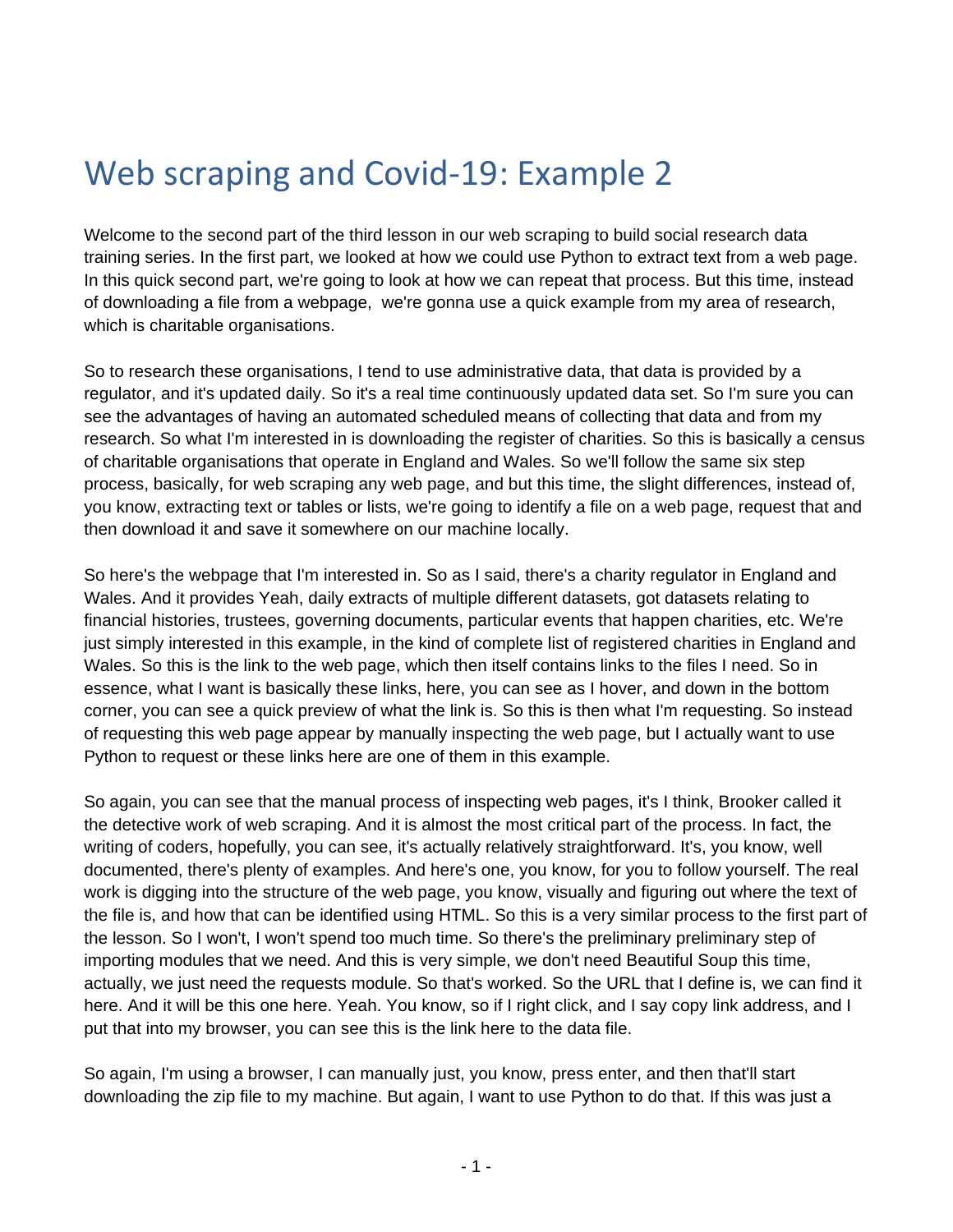once every three or four months, then I probably wouldn't write a programming script. But actually, this is something I do at least on a monthly basis. And not just for this file, but for all of these files. And that's also part of a wider project where for other countries, I'm also scraping, you know, charity data. So there's a good case to be made, and for using web scraping as a data collection method. So let's just do essentially what I've done manually but using Python. So I'm going to request the web address of that file. It's a big enough file. So we'll take a few seconds longer than requesting, you know, a typical web page and still shouldn't take more than, you know, 10 to 15 seconds, hopefully. Again, yep, you can see when there's an asterix that means the code is running. And now that it's completed, there's a number you remember from part one, but a status response code of 200 is a successful request of the web address. So Excellent. So that's worked. Again, I request nicer data to do with the request. So again, you can see some kind of date information. When was the file last modified. Again, it's a daily update and it was modified two o'clock this morning and GMT time and here's the date of when I've actually requested the data, you can see it's 10 to 11. In my time, the server's an hour behind. So that's the discrepancy there. That is effectively it.

So downloading files is a lot easier, because you don't then have to tell Python, we're working with a web page, you're not working with a web page, you're working with a link or a URL to a file, you request that link. And now essentially, you save what you've requested, which is, in my case, now, the zip file. So again, all I want to do here is basically create a file. So the original file has this kind of long, kind of name here. But really, what we're doing is downloading this file here, which is called public extract dot charity dot zip. And I just want to call it something else, you know. And that's the good thing about Python, you know, I've requested the file, and now I can save it under whatever name I want. So I'm going to give it a more meaningful name. So the Charity Commission for England and Wales is the register of charities, and I know what is it. So I specify a file that I want to create, I open this file here, and I open it in right mode. So it's slightly different than the right mode before it's called the right binary mode. And you don't need to worry about that. But if you're working with files, you want to use the wb option. Until that file, I want to write the content of what I requested, which is the file that's a lot of of abstract talking.

So let's actually look at the results itself. And previously, you know, we can, we can open up the folder, and we can look around and I'll do that again to demonstrate. But we can use Python to check if it worked successfully. So again, I can list all of the files and folders in my current working directory. You can see from the part one of lesson three, we've got the Moby Dick data that we scraped, that's the layer. And now you can see the CCEW registered charities file that I just created up here, it now exists, there's a bit more work now to unzip it, because it's a it's a zip file, so I can't just import it directly into Python. Thankfully, Python provides a way of dealing with zip files. So all I need now is the zip file module. And from that there's a zip file function helpfully enough. So basically, take the file I've downloaded, open it and read mode. So I want to read in its contents. And then I want to extract everything in that set, again, may take a moment or two just because it's a reasonably large file.

And now for this for the directory again, you can see that here's the zip file I downloaded. And here's the actual extracted file that is contained in the zip file. And it's called public extract dot charity dot txt. And again, just to actually prove that this exists, and it's real, and I'm not just, you know, doing weird tricks for Python, I'm going to open that file again, I'm going to use a slightly different Python module to